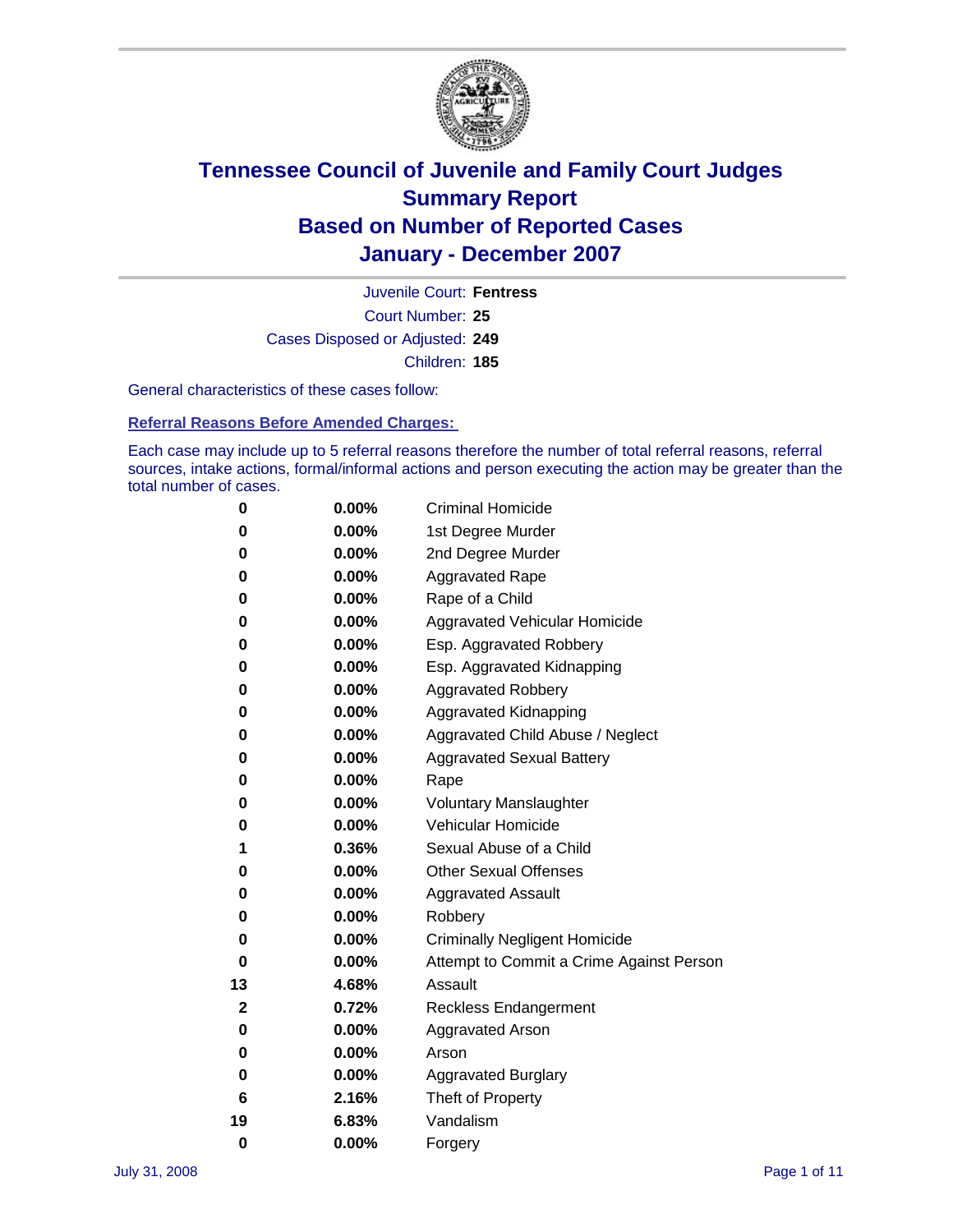

Court Number: **25** Juvenile Court: **Fentress** Cases Disposed or Adjusted: **249** Children: **185**

#### **Referral Reasons Before Amended Charges:**

Each case may include up to 5 referral reasons therefore the number of total referral reasons, referral sources, intake actions, formal/informal actions and person executing the action may be greater than the total number of cases.

| 0           | 0.00%    | <b>Worthless Checks</b>                                     |
|-------------|----------|-------------------------------------------------------------|
| 0           | 0.00%    | Illegal Possession / Fraudulent Use of Credit / Debit Cards |
| 10          | 3.60%    | <b>Burglary</b>                                             |
| 0           | $0.00\%$ | Unauthorized Use of a Vehicle                               |
| 0           | 0.00%    | <b>Cruelty to Animals</b>                                   |
| 0           | 0.00%    | Sale of Controlled Substances                               |
| 0           | 0.00%    | <b>Other Drug Offenses</b>                                  |
| 7           | 2.52%    | <b>Possession of Controlled Substances</b>                  |
| 0           | 0.00%    | <b>Criminal Attempt</b>                                     |
| 1           | 0.36%    | Carrying Weapons on School Property                         |
| 1           | 0.36%    | Unlawful Carrying / Possession of a Weapon                  |
| 0           | 0.00%    | <b>Evading Arrest</b>                                       |
| 0           | 0.00%    | Escape                                                      |
| 0           | 0.00%    | Driving Under Influence (DUI)                               |
| 9           | 3.24%    | Possession / Consumption of Alcohol                         |
| 0           | 0.00%    | Resisting Stop, Frisk, Halt, Arrest or Search               |
| 1           | 0.36%    | <b>Aggravated Criminal Trespass</b>                         |
| 0           | 0.00%    | Harassment                                                  |
| 1           | 0.36%    | Failure to Appear                                           |
| 0           | 0.00%    | Filing a False Police Report                                |
| 0           | 0.00%    | Criminal Impersonation                                      |
| 2           | 0.72%    | <b>Disorderly Conduct</b>                                   |
| 1           | 0.36%    | <b>Criminal Trespass</b>                                    |
| 1           | 0.36%    | <b>Public Intoxication</b>                                  |
| 0           | 0.00%    | Gambling                                                    |
| 66          | 23.74%   | <b>Traffic</b>                                              |
| 0           | $0.00\%$ | <b>Local Ordinances</b>                                     |
| 2           | 0.72%    | Violation of Wildlife Regulations                           |
| $\mathbf 0$ | $0.00\%$ | Contempt of Court                                           |
| 10          | 3.60%    | Violation of Probation                                      |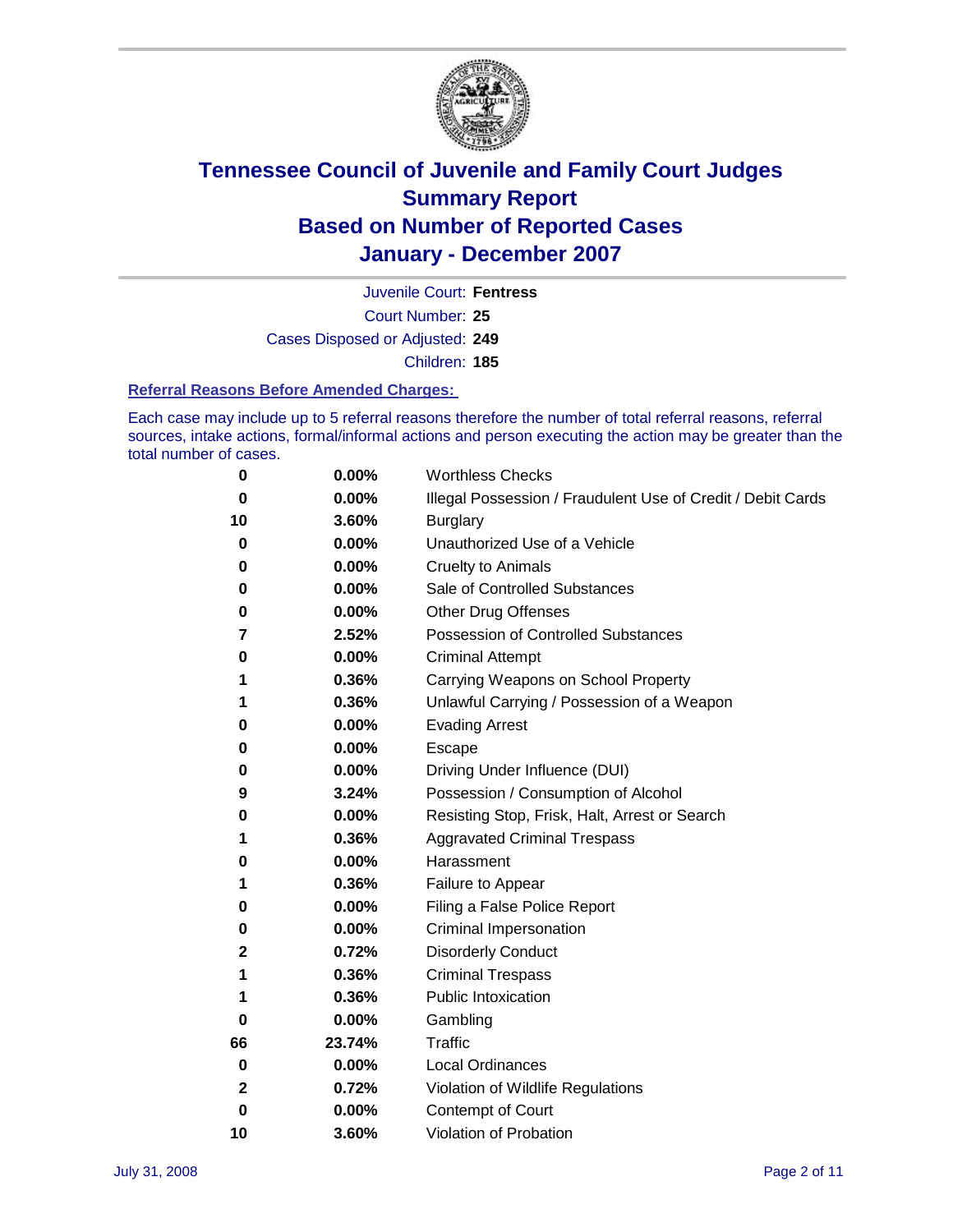

Court Number: **25** Juvenile Court: **Fentress** Cases Disposed or Adjusted: **249** Children: **185**

#### **Referral Reasons Before Amended Charges:**

Each case may include up to 5 referral reasons therefore the number of total referral reasons, referral sources, intake actions, formal/informal actions and person executing the action may be greater than the total number of cases.

| 278                     | 100.00% | <b>Total Referrals</b>                 |
|-------------------------|---------|----------------------------------------|
| 0                       | 0.00%   | Other                                  |
| 0                       | 0.00%   | <b>Consent to Marry</b>                |
| 0                       | 0.00%   | <b>Request for Medical Treatment</b>   |
| 0                       | 0.00%   | <b>Child Support</b>                   |
| 0                       | 0.00%   | Paternity / Legitimation               |
| 0                       | 0.00%   | Visitation                             |
| 0                       | 0.00%   | Custody                                |
| 0                       | 0.00%   | <b>Foster Care Review</b>              |
| $\mathbf 2$             | 0.72%   | <b>Administrative Review</b>           |
| 17                      | 6.12%   | <b>Judicial Review</b>                 |
| 0                       | 0.00%   | Violation of Informal Adjustment       |
| 0                       | 0.00%   | <b>Violation of Pretrial Diversion</b> |
| 0                       | 0.00%   | <b>Termination of Parental Rights</b>  |
| 0                       | 0.00%   | Dependency / Neglect                   |
| 0                       | 0.00%   | <b>Physically Abused Child</b>         |
| 0                       | 0.00%   | <b>Sexually Abused Child</b>           |
| $\overline{\mathbf{2}}$ | 0.72%   | Violation of Curfew                    |
| $\mathbf 2$             | 0.72%   | Violation of a Valid Court Order       |
| 41                      | 14.75%  | Possession of Tobacco Products         |
| 0                       | 0.00%   | Out-of-State Runaway                   |
| 1                       | 0.36%   | In-State Runaway                       |
| 31                      | 11.15%  | Truancy                                |
| 29                      | 10.43%  | <b>Unruly Behavior</b>                 |
| 0                       | 0.00%   | Violation of Aftercare                 |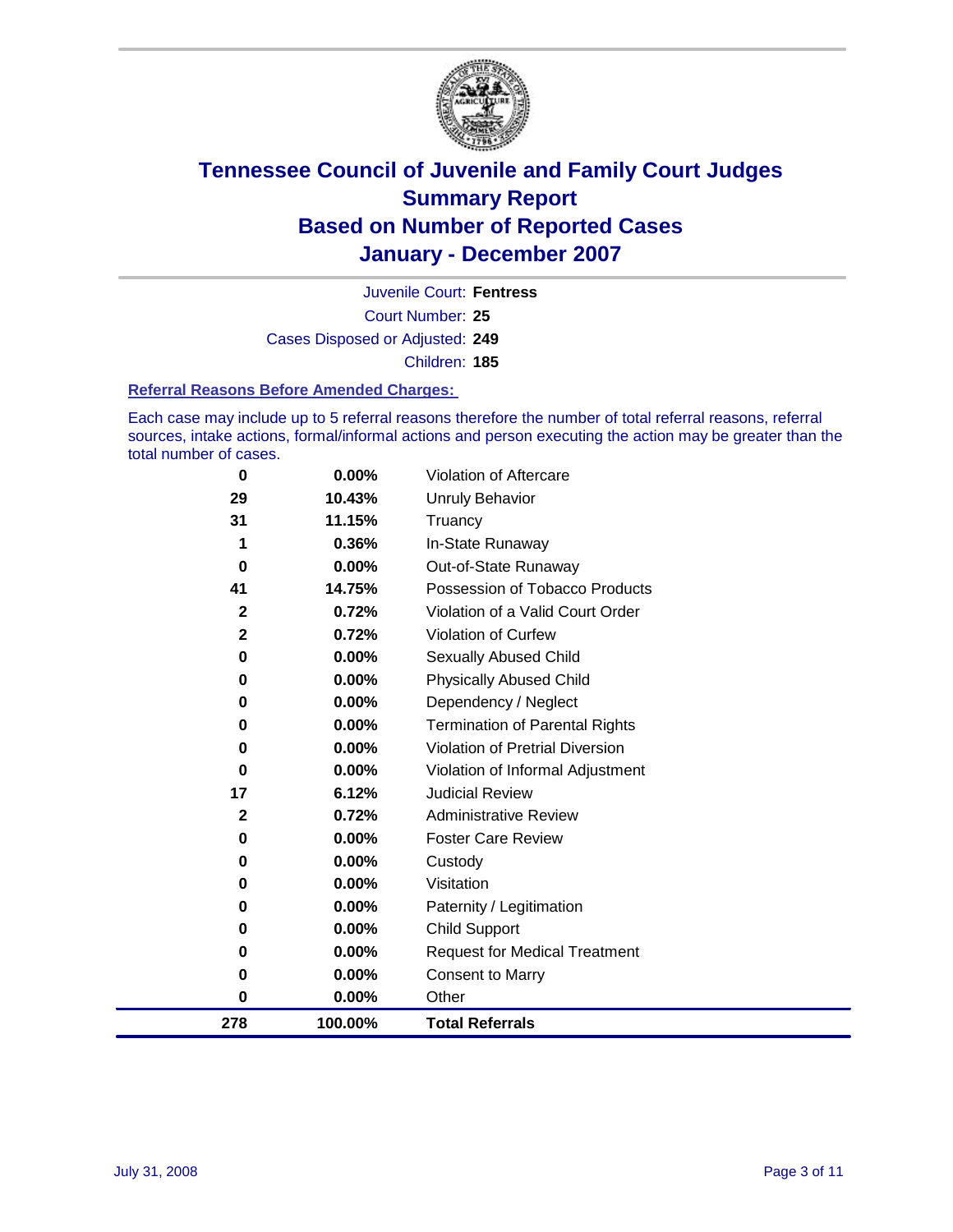

|                            |                                 | Juvenile Court: Fentress |  |
|----------------------------|---------------------------------|--------------------------|--|
|                            |                                 | Court Number: 25         |  |
|                            | Cases Disposed or Adjusted: 249 |                          |  |
|                            |                                 | Children: 185            |  |
| <b>Referral Sources: 1</b> |                                 |                          |  |
| 125                        | 44.96%                          | Law Enforcement          |  |
| 9                          | 3.24%                           | Parents                  |  |
| 1                          | 0.36%                           | Relatives                |  |
| 1                          | 0.36%                           | Self                     |  |
| 114                        | 41.01%                          | School                   |  |
| 2                          | 0.72%                           | <b>CSA</b>               |  |
| 18                         | 6.47%                           | <b>DCS</b>               |  |
| <u>n</u>                   | n ngal                          | Other Otats Denamins and |  |

| 278 | 100.00% | <b>Total Referral Sources</b>     |
|-----|---------|-----------------------------------|
| 0   | 0.00%   | Other                             |
| 0   | 0.00%   | Unknown                           |
| 0   | 0.00%   | Hospital                          |
| 0   | 0.00%   | Child & Parent                    |
| 1   | 0.36%   | Victim                            |
| 3   | 1.08%   | <b>Other Court</b>                |
| 3   | 1.08%   | Social Agency                     |
| 1   | 0.36%   | <b>Court Staff</b>                |
| 0   | 0.00%   | <b>District Attorney's Office</b> |
| 0   | 0.00%   | <b>Other State Department</b>     |
| 18  | 6.47%   | <b>DCS</b>                        |
| 2   | 0.72%   | <b>CSA</b>                        |
| 114 | 41.01%  | School                            |
| 1   | 0.36%   | Self                              |
| 1   | 0.36%   | Relatives                         |
| 9   | 3.24%   | Parents                           |
| 125 | 44.96%  | Law Enforcement                   |

### **Age of Child at Referral: 2**

| 185         | 100.00%  | <b>Total Child Count</b> |
|-------------|----------|--------------------------|
| $\bf{0}$    | $0.00\%$ | Unknown / Not Reported   |
| $\mathbf 0$ | 0.00%    | Ages 19 and Over         |
| 63          | 34.05%   | Ages 17 through 18       |
| 83          | 44.86%   | Ages 15 through 16       |
| 20          | 10.81%   | Ages 13 through 14       |
| 9           | 4.86%    | Ages 11 through 12       |
| 10          | 5.41%    | Ages 10 and Under        |
|             |          |                          |

<sup>1</sup> If different than number of Referral Reasons (278), verify accuracy of your court's data.

One child could be counted in multiple categories, verify accuracy of your court's data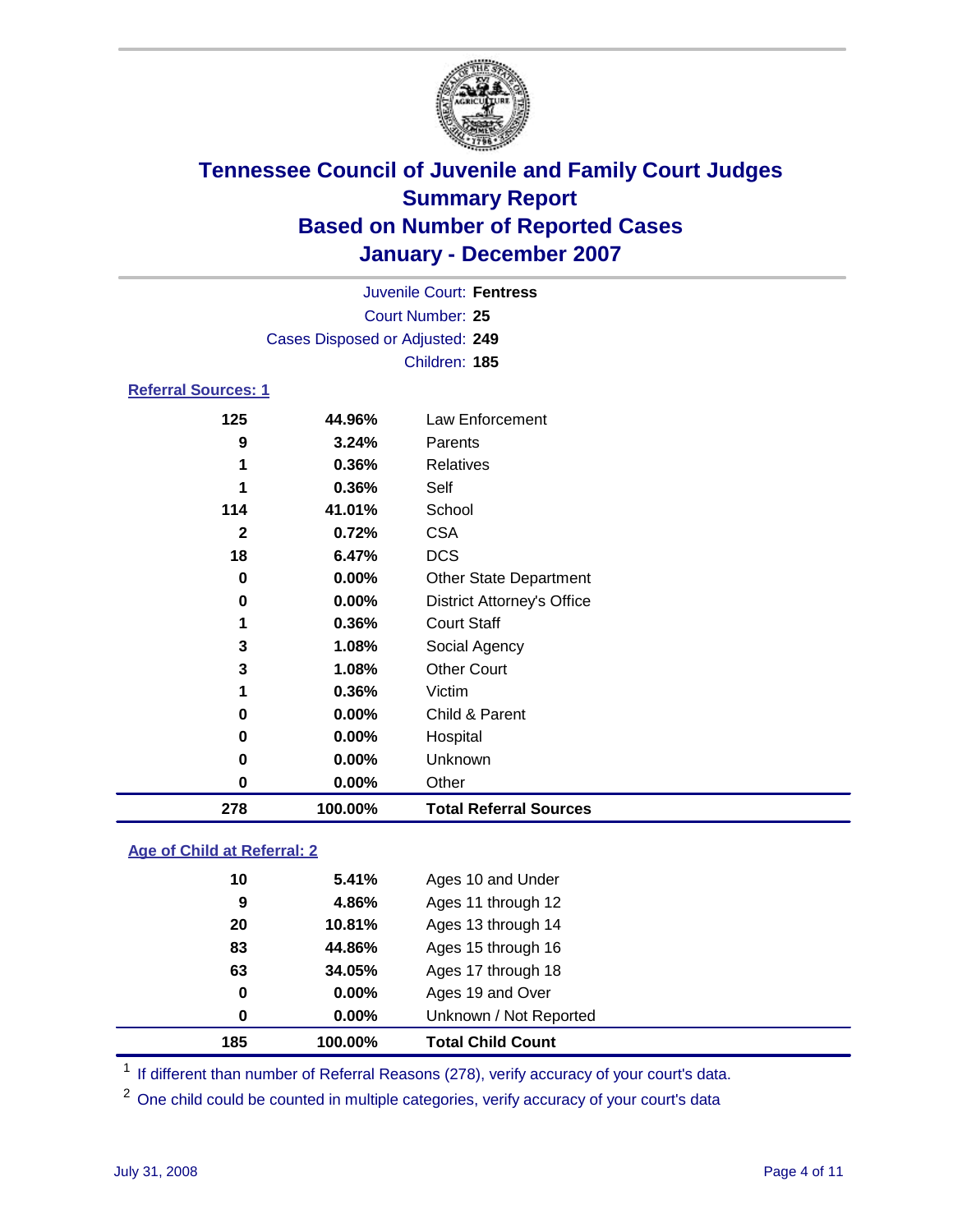

|                                         |                                 | Juvenile Court: Fentress |  |  |
|-----------------------------------------|---------------------------------|--------------------------|--|--|
| <b>Court Number: 25</b>                 |                                 |                          |  |  |
|                                         | Cases Disposed or Adjusted: 249 |                          |  |  |
|                                         |                                 | Children: 185            |  |  |
| Sex of Child: 1                         |                                 |                          |  |  |
| 128                                     | 69.19%                          | Male                     |  |  |
| 57                                      | 30.81%                          | Female                   |  |  |
| $\bf{0}$                                | 0.00%                           | Unknown                  |  |  |
| 185                                     | 100.00%                         | <b>Total Child Count</b> |  |  |
| <b>Race of Child: 1</b>                 |                                 |                          |  |  |
| 185                                     | 100.00%                         | White                    |  |  |
| $\bf{0}$                                | 0.00%                           | African American         |  |  |
| 0                                       | 0.00%                           | Native American          |  |  |
| 0                                       | 0.00%                           | Asian                    |  |  |
| 0                                       | 0.00%                           | Mixed                    |  |  |
| $\bf{0}$                                | 0.00%                           | Unknown                  |  |  |
| 185                                     | 100.00%                         | <b>Total Child Count</b> |  |  |
| <b>Hispanic Origin: 1</b>               |                                 |                          |  |  |
| $\mathbf 0$                             | 0.00%                           | Yes                      |  |  |
| 185                                     | 100.00%                         | <b>No</b>                |  |  |
| $\mathbf 0$                             | 0.00%                           | Unknown                  |  |  |
| 185                                     | 100.00%                         | <b>Total Child Count</b> |  |  |
| <b>School Enrollment of Children: 1</b> |                                 |                          |  |  |
| 174                                     | 94.05%                          | Yes                      |  |  |
| 11                                      | 5.95%                           | No                       |  |  |
| $\mathbf 0$                             | 0.00%                           | Unknown                  |  |  |
| 185                                     | 100.00%                         | <b>Total Child Count</b> |  |  |

One child could be counted in multiple categories, verify accuracy of your court's data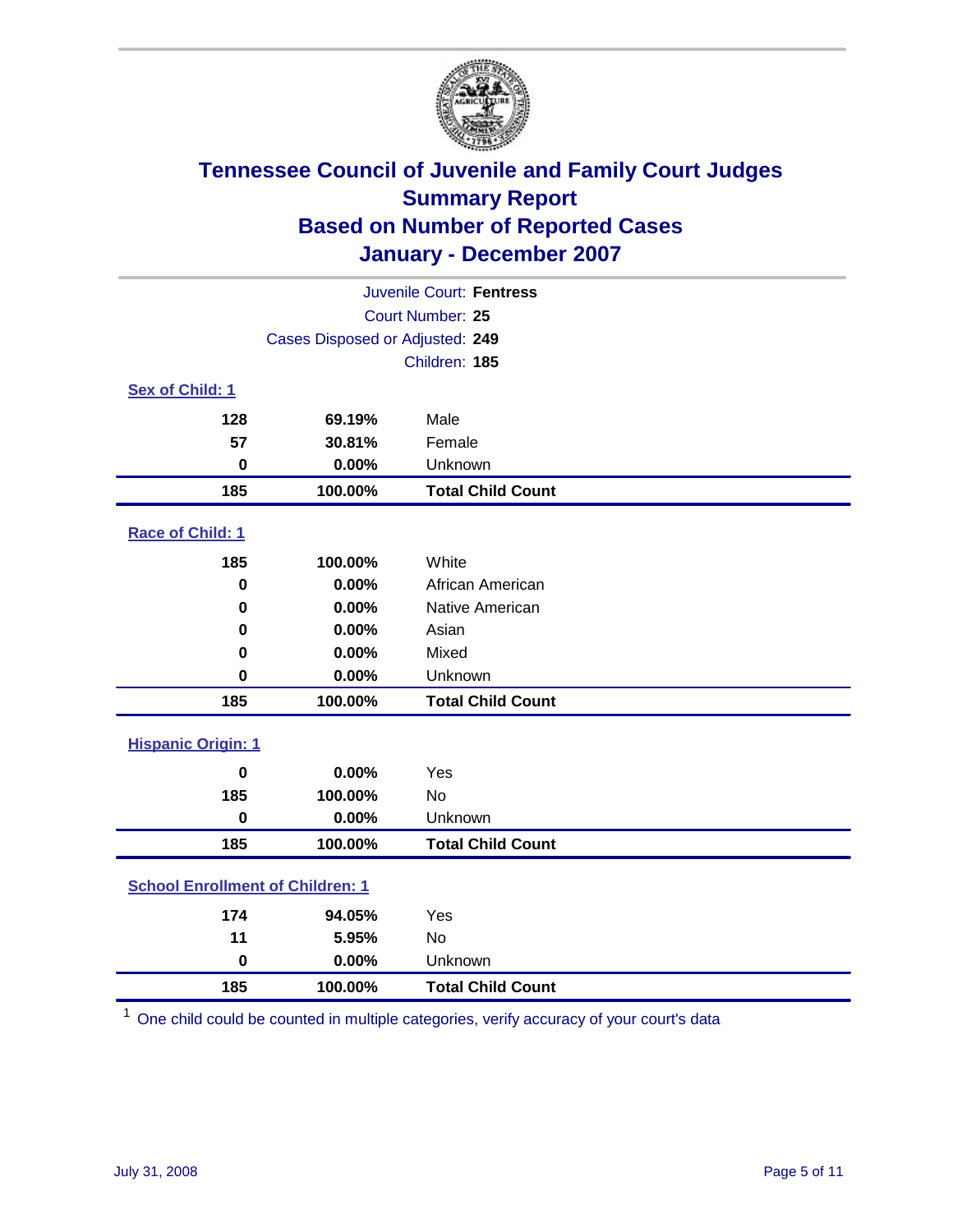

Court Number: **25** Juvenile Court: **Fentress** Cases Disposed or Adjusted: **249** Children: **185**

#### **Living Arrangement of Child at Time of Referral: 1**

| 185 | 100.00%  | <b>Total Child Count</b>     |
|-----|----------|------------------------------|
| 0   | 0.00%    | Other                        |
| 0   | 0.00%    | Unknown                      |
| 1   | 0.54%    | Independent                  |
| 0   | 0.00%    | In an Institution            |
| 0   | $0.00\%$ | In a Residential Center      |
| 0   | 0.00%    | In a Group Home              |
| 6   | 3.24%    | With Foster Family           |
| 7   | 3.78%    | With Adoptive Parents        |
| 16  | 8.65%    | <b>With Relatives</b>        |
| 11  | 5.95%    | <b>With Father</b>           |
| 56  | 30.27%   | With Mother                  |
| 14  | 7.57%    | With Mother and Stepfather   |
| 2   | 1.08%    | With Father and Stepmother   |
| 72  | 38.92%   | With Both Biological Parents |
|     |          |                              |

#### **Type of Detention: 2**

| 249 | 100.00%  | <b>Total Detention Count</b> |
|-----|----------|------------------------------|
| 0   | $0.00\%$ | Other                        |
| 247 | 99.20%   | Does Not Apply               |
| 0   | 0.00%    | <b>Unknown</b>               |
| 0   | $0.00\%$ | <b>Psychiatric Hospital</b>  |
| 0   | 0.00%    | Jail - No Separation         |
| 0   | $0.00\%$ | Jail - Partial Separation    |
| 0   | $0.00\%$ | Jail - Complete Separation   |
| 2   | 0.80%    | Juvenile Detention Facility  |
| 0   | $0.00\%$ | Non-Secure Placement         |
|     |          |                              |

<sup>1</sup> One child could be counted in multiple categories, verify accuracy of your court's data

<sup>2</sup> If different than number of Cases (249) verify accuracy of your court's data.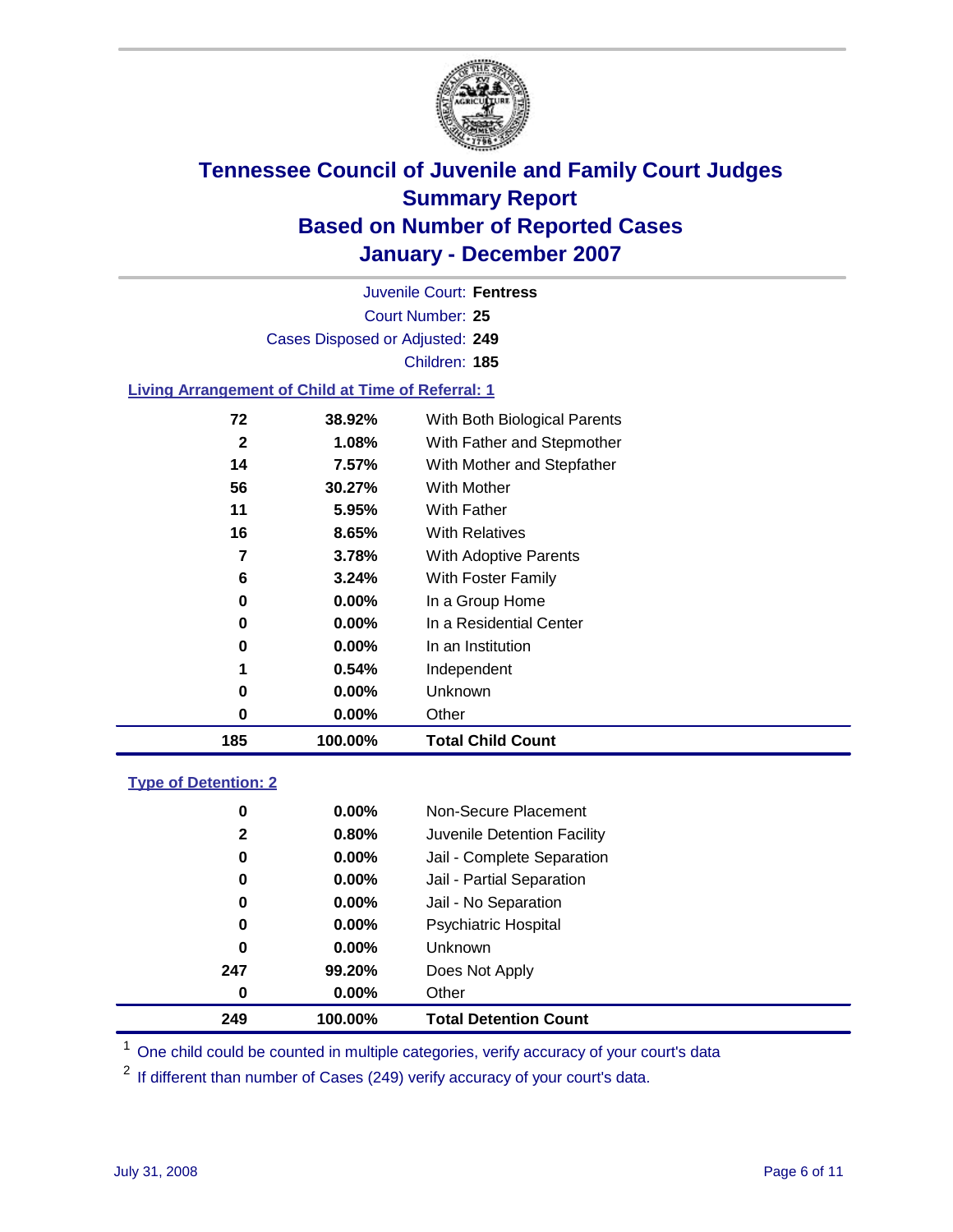

|                                                    | Juvenile Court: Fentress        |                                      |  |  |  |  |
|----------------------------------------------------|---------------------------------|--------------------------------------|--|--|--|--|
| Court Number: 25                                   |                                 |                                      |  |  |  |  |
|                                                    | Cases Disposed or Adjusted: 249 |                                      |  |  |  |  |
|                                                    | Children: 185                   |                                      |  |  |  |  |
| <b>Placement After Secure Detention Hearing: 1</b> |                                 |                                      |  |  |  |  |
| $\mathbf 2$                                        | 0.80%                           | Returned to Prior Living Arrangement |  |  |  |  |
| 0                                                  | 0.00%                           | Juvenile Detention Facility          |  |  |  |  |
| 0                                                  | 0.00%                           | Jail                                 |  |  |  |  |
| 0                                                  | 0.00%                           | Shelter / Group Home                 |  |  |  |  |
| 0                                                  | 0.00%                           | <b>Foster Family Home</b>            |  |  |  |  |
| 0                                                  | 0.00%                           | Psychiatric Hospital                 |  |  |  |  |
| 0                                                  | 0.00%                           | Unknown / Not Reported               |  |  |  |  |
| 247                                                | 99.20%                          | Does Not Apply                       |  |  |  |  |
| 0                                                  | 0.00%                           | Other                                |  |  |  |  |
| 249                                                | 100.00%                         | <b>Total Placement Count</b>         |  |  |  |  |
|                                                    |                                 |                                      |  |  |  |  |
| <b>Intake Actions: 2</b>                           |                                 |                                      |  |  |  |  |
| 178                                                | 64.03%                          | <b>Petition Filed</b>                |  |  |  |  |
| 0                                                  | 0.00%                           | <b>Motion Filed</b>                  |  |  |  |  |
| 81                                                 | 29.14%                          | <b>Citation Processed</b>            |  |  |  |  |
| $\bf{0}$                                           | 0.00%                           | Notification of Paternity Processed  |  |  |  |  |
| 19                                                 | 6.83%                           | Scheduling of Judicial Review        |  |  |  |  |
| 0                                                  | 0.00%                           | Scheduling of Administrative Review  |  |  |  |  |
| 0                                                  | 0.00%                           | Scheduling of Foster Care Review     |  |  |  |  |
| 0                                                  | 0.00%                           | Unknown                              |  |  |  |  |
| 0                                                  |                                 |                                      |  |  |  |  |
|                                                    | 0.00%                           | Does Not Apply                       |  |  |  |  |
| 0                                                  | 0.00%                           | Other                                |  |  |  |  |

<sup>1</sup> If different than number of Cases (249) verify accuracy of your court's data.

<sup>2</sup> If different than number of Referral Reasons (278), verify accuracy of your court's data.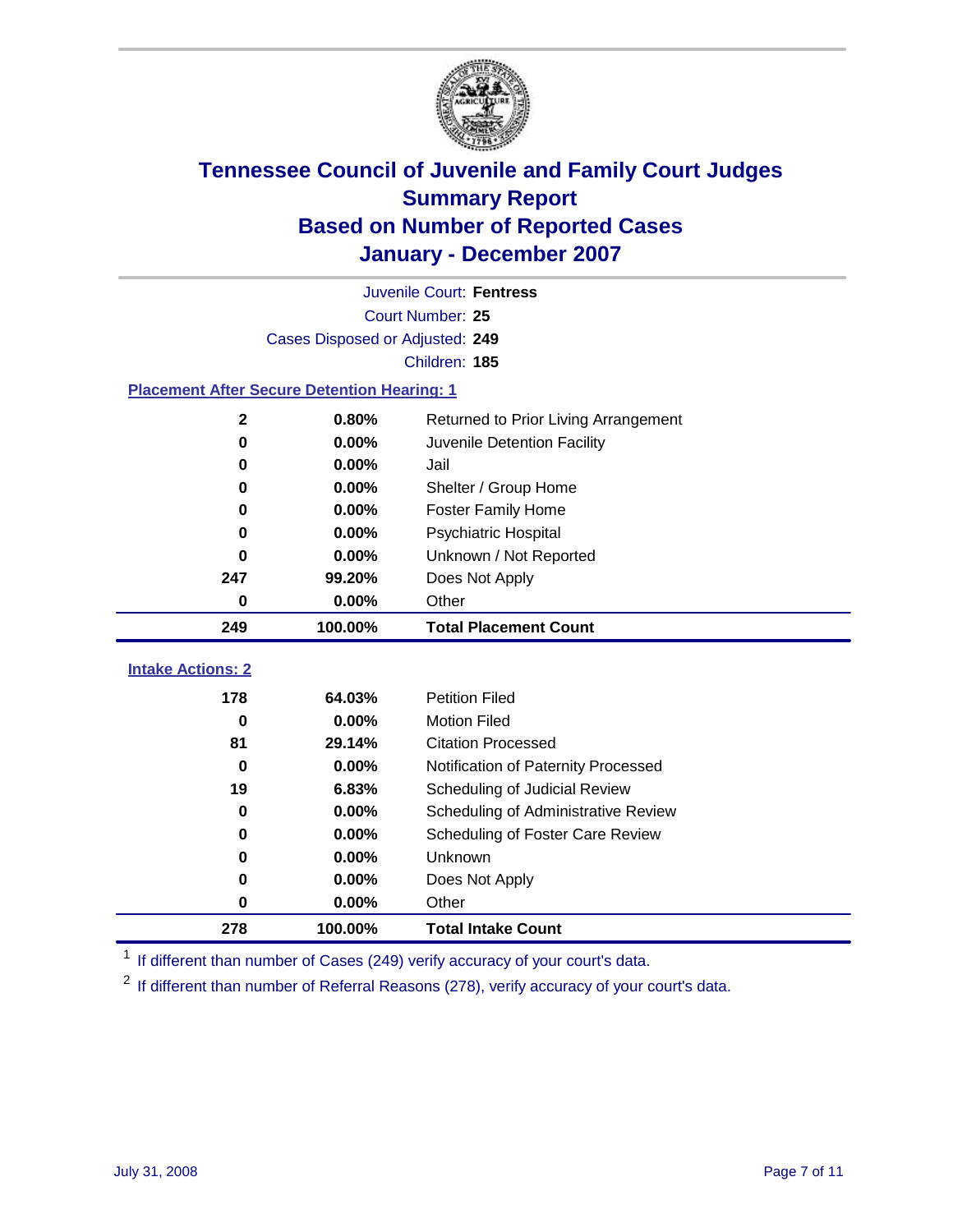

Court Number: **25** Juvenile Court: **Fentress** Cases Disposed or Adjusted: **249** Children: **185**

#### **Last Grade Completed by Child: 1**

| 185          | 100.00% | <b>Total Child Count</b> |
|--------------|---------|--------------------------|
| 0            | 0.00%   | Other                    |
| 0            | 0.00%   | Unknown                  |
| $\bf{0}$     | 0.00%   | Never Attended School    |
| 0            | 0.00%   | Graduated                |
| 0            | 0.00%   | <b>GED</b>               |
| $\bf{0}$     | 0.00%   | Non-Graded Special Ed    |
| $\bf{0}$     | 0.00%   | 12th Grade               |
| 23           | 12.43%  | 11th Grade               |
| 73           | 39.46%  | 10th Grade               |
| 51           | 27.57%  | 9th Grade                |
| 10           | 5.41%   | 8th Grade                |
| 7            | 3.78%   | 7th Grade                |
| 1            | 0.54%   | 6th Grade                |
| 7            | 3.78%   | 5th Grade                |
| 4            | 2.16%   | 4th Grade                |
| 4            | 2.16%   | 3rd Grade                |
| 1            | 0.54%   | 2nd Grade                |
| $\mathbf{2}$ | 1.08%   | 1st Grade                |
| 0            | 0.00%   | Kindergarten             |
| $\mathbf 2$  | 1.08%   | Preschool                |
| 0            | 0.00%   | Too Young for School     |

### **Enrolled in Special Education: 1**

| 0<br>185 | $0.00\%$<br>100.00% | <b>Unknown</b><br><b>Total Child Count</b> |  |
|----------|---------------------|--------------------------------------------|--|
| 160      | 86.49%              | No                                         |  |
| 25       | 13.51%              | Yes                                        |  |

<sup>1</sup> One child could be counted in multiple categories, verify accuracy of your court's data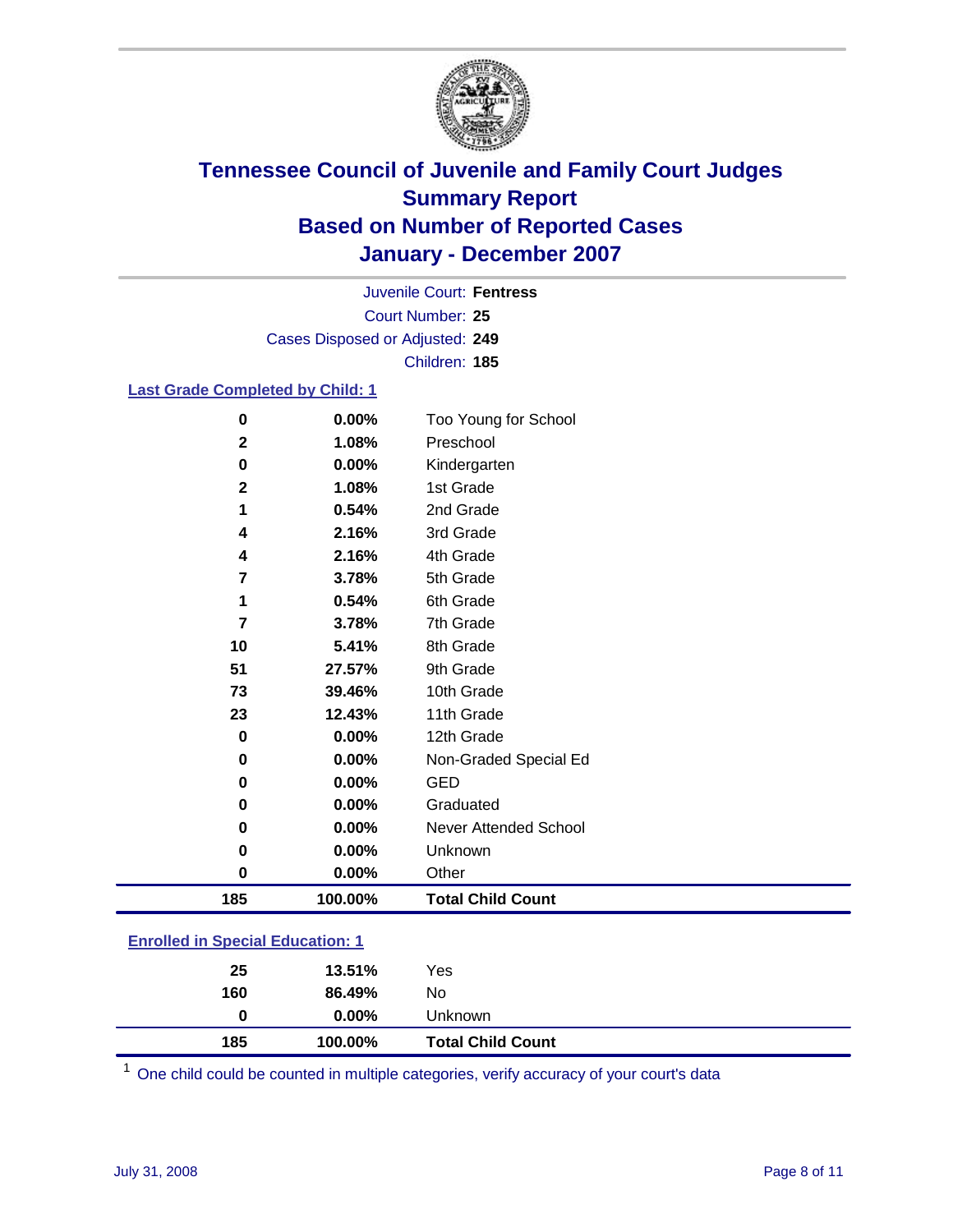

|                              |                                 | Juvenile Court: Fentress  |
|------------------------------|---------------------------------|---------------------------|
|                              |                                 | Court Number: 25          |
|                              | Cases Disposed or Adjusted: 249 |                           |
|                              |                                 | Children: 185             |
| <b>Action Executed By: 1</b> |                                 |                           |
| 268                          | 96.40%                          | Judge                     |
| 0                            | $0.00\%$                        | Referee                   |
| 10                           | 3.60%                           | <b>YSO</b>                |
| 0                            | $0.00\%$                        | Other                     |
| 0                            | $0.00\%$                        | Unknown / Not Reported    |
| 278                          | 100.00%                         | <b>Total Action Count</b> |

### **Formal / Informal Actions: 1**

| 9   | 3.24%    | Dismissed                                        |
|-----|----------|--------------------------------------------------|
| 0   | $0.00\%$ | Retired / Nolle Prosequi                         |
| 59  | 21.22%   | <b>Complaint Substantiated Delinquent</b>        |
| 148 | 53.24%   | <b>Complaint Substantiated Status Offender</b>   |
| 4   | 1.44%    | <b>Complaint Substantiated Dependent/Neglect</b> |
| 0   | 0.00%    | <b>Complaint Substantiated Abused</b>            |
| 0   | $0.00\%$ | <b>Complaint Substantiated Mentally III</b>      |
| 12  | 4.32%    | Informal Adjustment                              |
| 24  | 8.63%    | <b>Pretrial Diversion</b>                        |
| 0   | $0.00\%$ | <b>Transfer to Adult Court Hearing</b>           |
| 0   | $0.00\%$ | Charges Cleared by Transfer to Adult Court       |
| 0   | $0.00\%$ | Special Proceeding                               |
| 19  | 6.83%    | <b>Review Concluded</b>                          |
| 3   | 1.08%    | Case Held Open                                   |
| 0   | $0.00\%$ | Other                                            |
| 0   | $0.00\%$ | Unknown / Not Reported                           |
| 278 | 100.00%  | <b>Total Action Count</b>                        |

<sup>1</sup> If different than number of Referral Reasons (278), verify accuracy of your court's data.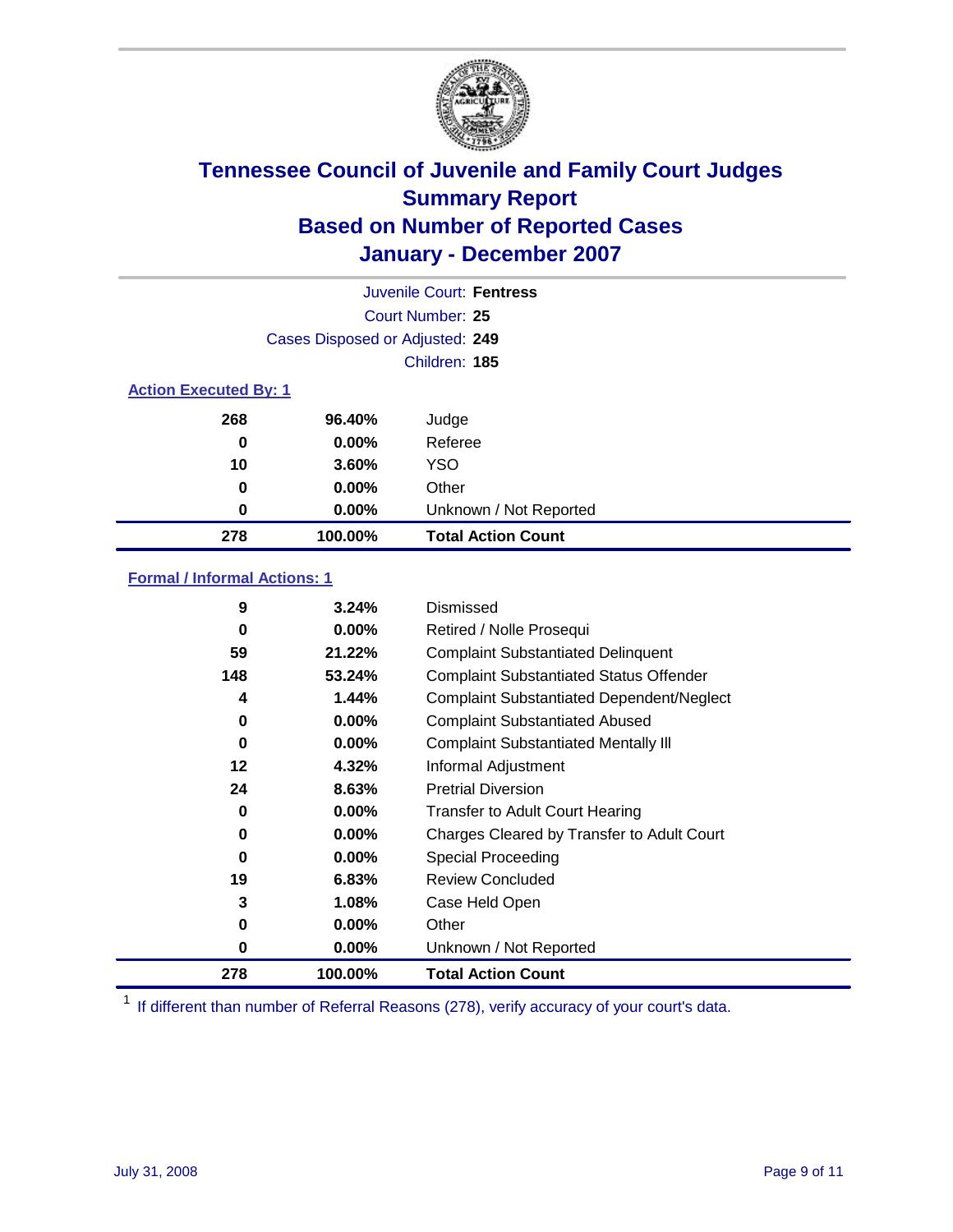

|                       |                                 | Juvenile Court: Fentress                              |
|-----------------------|---------------------------------|-------------------------------------------------------|
|                       |                                 | <b>Court Number: 25</b>                               |
|                       | Cases Disposed or Adjusted: 249 |                                                       |
|                       |                                 | Children: 185                                         |
| <b>Case Outcomes:</b> |                                 | There can be multiple outcomes for one child or case. |
| 9                     | 2.29%                           | <b>Case Dismissed</b>                                 |
| 1                     | 0.25%                           | Case Retired or Nolle Prosequi                        |
| 21                    | 5.34%                           | Warned / Counseled                                    |
| 17                    | 4.33%                           | Held Open For Review                                  |
| 0                     | 0.00%                           | Supervision / Probation to Juvenile Court             |
| 6                     | 1.53%                           | <b>Probation to Parents</b>                           |
| 3                     | 0.76%                           | Referral to Another Entity for Supervision / Service  |
| 0                     | 0.00%                           | Referred for Mental Health Counseling                 |
| 4                     | 1.02%                           | Referred for Alcohol and Drug Counseling              |
| 0                     | 0.00%                           | <b>Referred to Alternative School</b>                 |
| 0                     | 0.00%                           | Referred to Private Child Agency                      |
| 0                     | 0.00%                           | Referred to Defensive Driving School                  |
| 0                     | 0.00%                           | Referred to Alcohol Safety School                     |
| 1                     | 0.25%                           | Referred to Juvenile Court Education-Based Program    |
| 3                     | 0.76%                           | Driver's License Held Informally                      |
| 0                     | 0.00%                           | <b>Voluntary Placement with DMHMR</b>                 |
| 0                     | 0.00%                           | <b>Private Mental Health Placement</b>                |
| 0                     | 0.00%                           | <b>Private MR Placement</b>                           |
| 0                     | 0.00%                           | Placement with City/County Agency/Facility            |
| 0                     | 0.00%                           | Placement with Relative / Other Individual            |
| 86                    | 21.88%                          | Fine                                                  |
| 59                    | 15.01%                          | <b>Public Service</b>                                 |
| 9                     | 2.29%                           | Restitution                                           |
| 0                     | 0.00%                           | <b>Runaway Returned</b>                               |
| 1                     | 0.25%                           | No Contact Order                                      |
| 0                     | 0.00%                           | Injunction Other than No Contact Order                |
| 3                     | 0.76%                           | <b>House Arrest</b>                                   |
| 0                     | 0.00%                           | <b>Court Defined Curfew</b>                           |
| 0                     | 0.00%                           | Dismissed from Informal Adjustment                    |
| 0                     | 0.00%                           | <b>Dismissed from Pretrial Diversion</b>              |
| 13                    | 3.31%                           | Released from Probation                               |
| 0                     | 0.00%                           | <b>Transferred to Adult Court</b>                     |
| 0                     | $0.00\%$                        | <b>DMHMR Involuntary Commitment</b>                   |